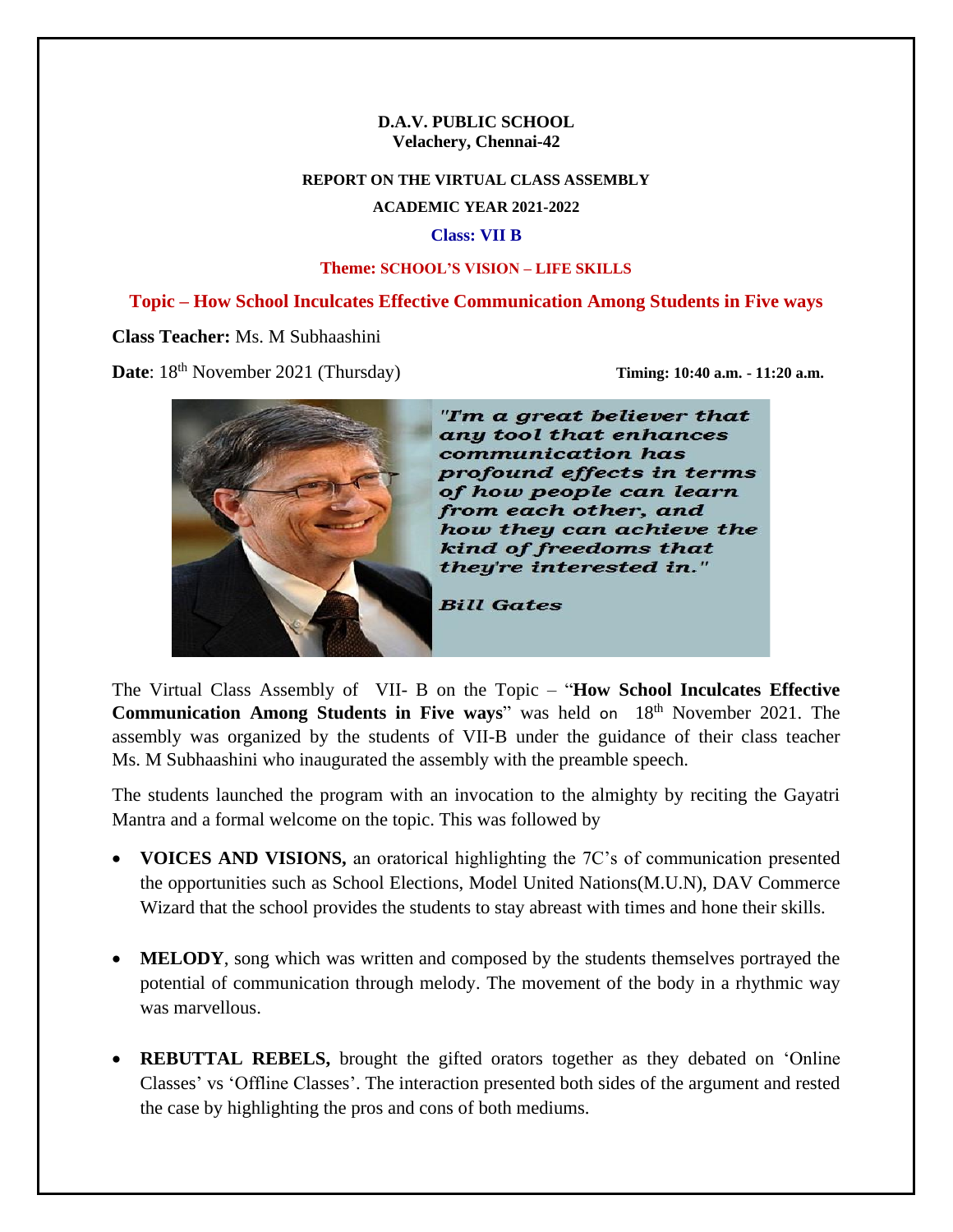- **ANALEPSIS WITH OUR ALUMNI,** an event where the students interacted with alumni of the school to learn about their experiences and got to know how they honed their communication skills.
- **FUNDERE NRITHYA,** aimed at showcasing the power of non-verbal communication through a dance drama which was a feast to our eyes which was exhibited gracefully by Smritika Ajith and Sri Litika N.
- **FELICITATION FEST,** applauded the talented student of the class who participated in competitions and bagged prizes.

After hearing the hearty comments, the students continued on the programme with joy. The vote of appreciation was shared. The programme was ended by reciting the Shanti Paat.



**Voices And Visions – An Oratorical**



**Melody – Song on 'Communication'**